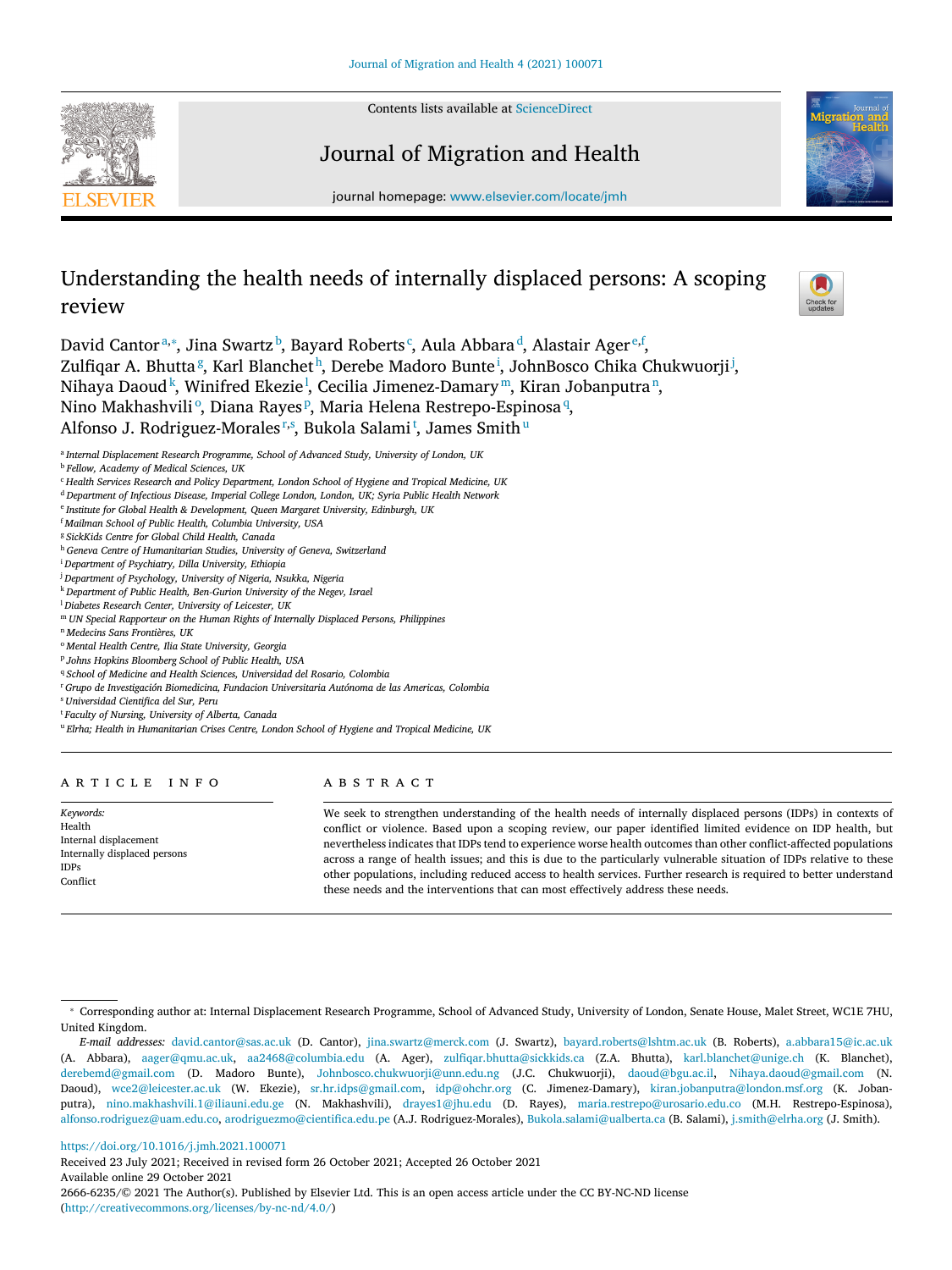# **1. Introduction**

Globally, there are approximately 48 million internally displaced persons (IDPs) who have fled conflict and violence [\(UNHCR](#page-7-0) 2021). IDPs are people who have been forced to leave their place of habitual residence but, unlike refugees, they have not crossed an internationally recognized State border [\(UNCHR](#page-7-0) 1998). Such internal displacement occurs across various contexts - including conflicts, environmental disasters and the negative impacts of climate change - and often results from, and leads to, multiple human rights violations. Nevertheless, compared with the health of other conflict-affected, disadvantaged or mobile populations, including refugees and migrants, IDP health is relatively poorly understood. Given the scale of internal displacement due to conflict or violence and the fact that IDPs are among the most disadvantaged people in affected countries, this is anomalous.

Drawing together the expertise of a [newly-established](https://www.researchinginternaldisplacement.org/about/hidn-health-and-internal-displacement-network/) global Health and Internal Displacement Network (HIDN) which resulted from an "Internal Displacement and Health" workshop convened in 2021 [\(AMS/IDRP](#page-5-0) 2021), the aim of this paper is to strengthen understanding of IDP health needs by analysing peer-reviewed research on the health impact of internal displacement in contexts of conflict or violence. To our knowledge, this is the first analysis of peer-reviewed research on health-related studies in IDP populations globally. It forms the first paper in the series in *Migration and Health* on 'Health and Internal Displacement'. Related papers in the series will build upon the findings from this paper to help address the policy and programming responses required to better meet the health needs of IDPs.

## **2. Methods and materials**

A non-systematic scoping review of the published, peer-reviewed literature was conducted. We chose a scoping review methodology as we sought to identify and map the available evidence and knowledge gaps on the broad topic of IDP health, rather than seek to answer a specific question through a systematic review methodology [\(Munn](#page-7-0) et al., 2018). The concepts of interest were internal displacement and health, and the populations of interest were IDPs. This followed the standard definition of IDPs as "persons or groups of persons who have been forced or obliged to flee or to leave their homes or places of habitual residence, in particular as a result of or in order to avoid the effects of armed conflict, situations of generalized violence, violations of human rights or natural or human-made disasters, and who have not crossed an internationally recognized State border [\(UNCHR](#page-7-0) 1998).

We included papers on IDP health where internal displacement was driven primarily by conflict or violence, but not where other drivers of displacement, such as environmental disasters or climate change, were foremost. Where research data or findings presented in the papers did not distinguish IDPs from refugees, migrants or other conflict-affected populations, the paper was not included. We excluded studies that were not peer-reviewed, and did not use reports, gray literature or anecdotal evidence. For reasons of space, adjacent health topics such as IDP nutrition have not been engaged in this review, although evidence suggests IDPs also have the worst nutrition outcomes compared to other conflict-affected populations [\(Martin-Canavate](#page-6-0) et al., 2020).

The data sources of interest were published primary research studies. Thus, the first three authors searched Embase, PubMed, the Cochrane Library and Web of Science between 4 and 15 January 2021. The search had no start date limitation, and was conducted up to December 2020. Only publications written in English were included in this part of the review, using a Boolean search strategy combining keyword and MeSH terms for "internally displaced persons", "internal displacement", "internally displaced", "IDPs", "health", "mental health" and disease-specific terminology appropriate to the disease categories in this paper. Of several thousand studies identified through the database search, 113 were selected for detailed review and possible inclusion on the basis of direct relevance. We later updated our review in June 2021 by drawing on the substantive input and review of participating HIDN co-authors.<sup>1</sup> Other papers in English and other languages, and in which the above terms were not necessarily stated explicitly in the title or abstract, were identified by key global experts among the HIDN co-authors.

We analysed the studies based on health outcomes, including data comparing health outcomes of IDPs with other populations, and key drivers of those outcomes. We also included recommendations given in the literature, but we do not intend to promote any particular intervention across contexts, given the scant data on interventions. Given the scoping approach of the paper, we have included our interpretations with the findings, rather than having a separate Discussion section. We also did not appraise the quality of the studies given the review methodology. We also note here the major limitation of using a scoping review, rather than a systematic review methodology, and this was due to the reasons given above. However, the paper does benefit from the extensive knowledge of the authors from HIDN. We also note the limitation that the database search was for English-language papers only. However, we did seek expert suggestions for other papers in other languages. In addition, the vast majority of studies on health and forced displacement in LMICs appear to be in the English language.

## **3. Review findings**

## *3.1. Key biases in the literature*

Peer-reviewed research on IDP health is scarce, especially when compared with cross-border migration in general, and refugees in particular [\(Blanchet](#page-6-0) et al., 2017; [Owoaje](#page-7-0) et al., 2016; [Hendrickx](#page-6-0) et al., 2020). This reflects, in part, a paucity of health data disaggregated concerning IDPs and a broader gap in research on displaced persons in low- and middleincome countries (LMICs), as opposed to displaced persons in highincome countries (HICs) [\(Morina](#page-7-0) et al., 2018). Within the IDP health literature, most research relates to encamped IDP populations rather than those settled in local communities, and to IDPs in African countries (these trends are connected, since IDPs are more easily-identifiable and thus easier to research when they are in camps than when hidden among the local population; and most IDP camps are in Africa). That represents a potential bias since, globally, the vast majority of IDPs do not live in camps, and more than half of the world's IDPs are outside Africa [\(World](#page-7-0) Bank 2017). IDP health research also tends to focus heavily on mental health - particularly post-traumatic stress disorder (PTSD), depression and anxiety, when compared to other health outcomes.

#### *3.2. Framing internal displacement and its health impact*

Globally, the scale of internal displacement due to conflict and violence is considerably greater than refugee flows. During 2020, an estimated 9.8 million new incidents of conflict-driven internal displacement took place [\(IDMC](#page-6-0) 2021), as compared to the 1.4 million new refugees seeking protection outside their country that year [\(UNHCR](#page-7-0) 2021). This is only partially explained by the influence of COVID-19 during 2020 which resulted in significantly reduced refugee flows [\(UNHCR](#page-7-0) 2021). By the end of that year, the total global population of IDPs who had fled conflict and violence (48 million people) was almost twice that of refugees (26.4 million) [\(UNHCR](#page-7-0) 2021). This reflects a general trend across the past 15 years of rising annual levels of new conflictdriven internal displacement and a growing global population of IDPs (Cantor and [Wooley,](#page-6-0) 2020), driven mainly by crises in Africa, the Middle East and Latin America [\(World](#page-7-0) Bank 2017). However, whilst refugees can be found in both HICs and LMICs, by 2020, 99.5% of conflictaffected IDPs were located in LMICs [\(IDMC](#page-6-0) 2021), with the largest populations in Syria (6.6 million), Democratic Republic of Congo (DRC) (5.3 million) and Colombia (4.9 million) [\(IDMC](#page-6-0) 2021).

<sup>&</sup>lt;sup>1</sup> These HIDN co-authors are listed in alphabetical order after the first three major contributing authors.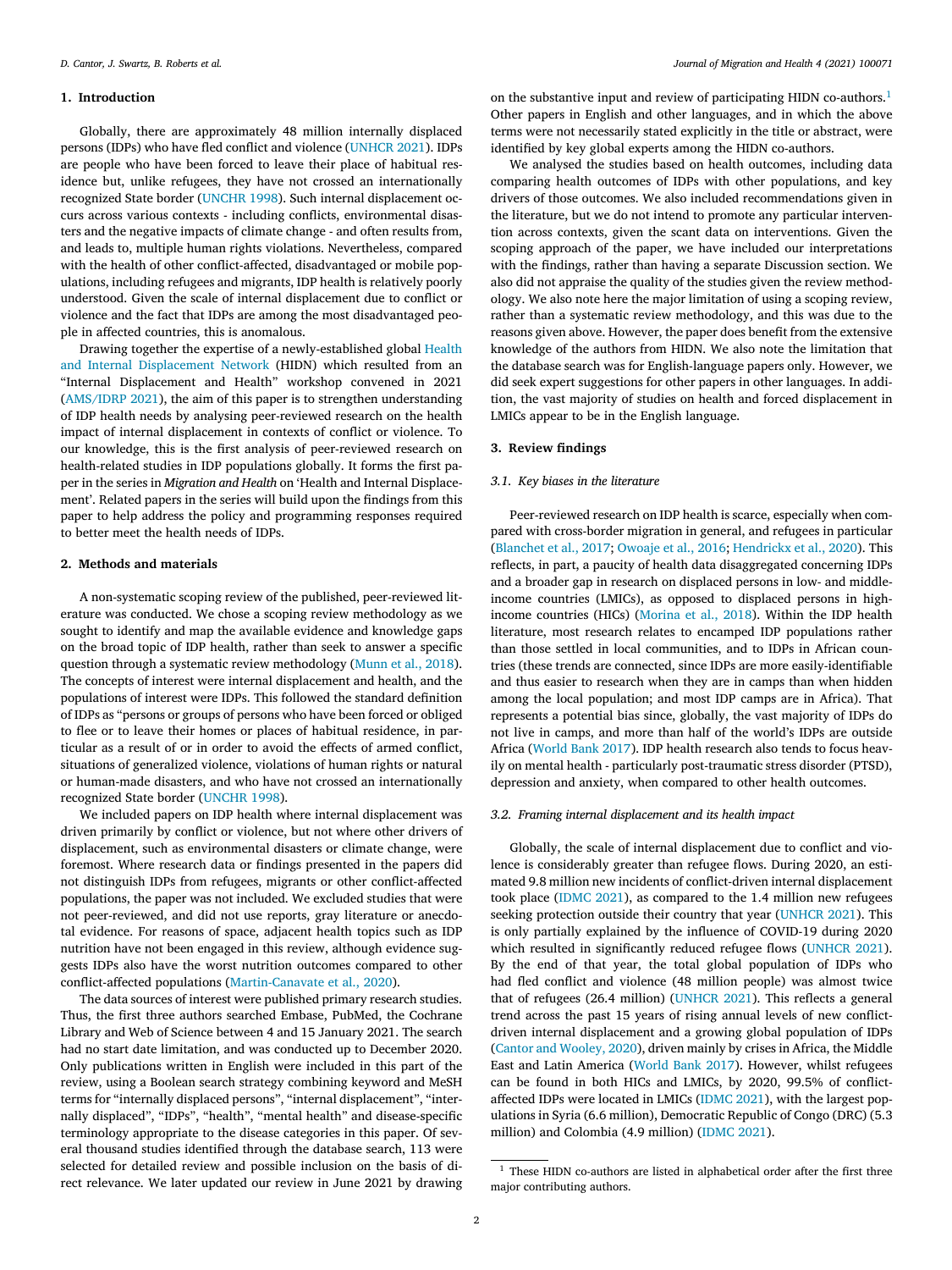Although internal displacement patterns are often contextdependent, the social profile of IDPs revolves around common features. Firstly, IDPs seem to be drawn principally from relatively poor and marginalised zones where conflict and violence are concentrated in that country. Secondly, IDPs tend to displace relatively short distances, at least in the first instance, often within the same region of the country (Cantor and [Ochieng](#page-6-0) Apollo, 2020). Thirdly, although most IDPs have been displaced only once, repeated displacements are also not uncommon in some countries due to the ongoing risk of violence and poor living conditions during [displacement](#page-6-0) (Cantor and Ochieng Apollo, 2020). Fourthly, the vast majority of IDPs live in host communities rather than camps, with less than one percent living in managed camps and another 11% live in self-settled camps, mainly in sub-Saharan Africa [\(World](#page-7-0) Bank 2017). Finally, compared to other populations (including internal migrants), IDPs experience significantly worse poverty and labor market outcomes. These effects can be longlasting, with IDPs often over-represented among their country's poor and extreme poor (Cantor and [Wooley,](#page-6-0) 2020).

A seminal conceptualisation of IDP health claims that IDPs also experience greater rates of illness and death than the baseline in their country (Leus et al., [2001\)](#page-6-0). The authors explain this discrepancy by arguing that internal displacement exposes IDPs to new hazards that result from their new environment (such as new infectious agents), from the poor conditions *en route* or in the new settlement, and from the trauma of being forcibly displaced, compounded by the loss of their assets and social/support networks. Indeed, as we show, across a range of health issues and regions, studies over the past twenty years essentially bear out this claim that IDP health outcomes are worse than for baseline comparators in their country [\(Owoaje](#page-7-0) et al., 2016). However, whilst the underlying model has strong explanatory power, it remains partial. That is because it describes factors relevant to forced displacement in general rather than internal displacement in particular. In other words, those same hazards and vulnerabilities should apply equally to refugees and not only to IDPs. Nevertheless, as this paper shows, research suggests that IDPs tend to experience worse health outcomes than refugees.

The fact that IDPs do not benefit from formal international legal protection like refugees may help explain this trend (Rae, [2011;](#page-7-0) [Hakamies](#page-6-0) et al., 2008), but its explanatory power is reduced by the fact that many national laws and African treaties on IDP protection now exist. We posit that practical factors may better explain the trend, including that: (i) conflict-affected IDPs are almost exclusively located in LMICs, with all of the resource constraints that entails, whilst refugees end up in both LMICs and HICs; (ii) IDPs tend to be from conflict-affected zones, and are thus poorer and more vulnerable to begin with, compared with refugees who tend to reflect a broader distribution of social profiles in the country (Cantor and [Ochieng](#page-6-0) Apollo, 2020); (iii) IDPs remain in their country and thus remain exposed to direct and indirect risks and impacts of the conflict, including on health services and the economy, whilst refugees have greater access to protection and assistance outside the country; and (iv) the international community is less interested in IDP than refugee situations, resulting in less assistance and attention paid to IDPs.

The situation of IDPs is thus defined by double disadvantage: they experience the losses and new hazards of forced displacement (i.e. disadvantage in relation to other local inhabitants); but they do not have access to advantages that can result from leaving the country (i.e. disadvantage in relation to refugees). Moreover, a range of studies illustrate the underlying 'social' (rather than purely environmental) nature of many immediate determinants of IDP health, including poverty and loss of land, [overcrowding](#page-7-0) and changes in cultural norms (Roberts et al., 2009); one study suggests that most IDP health problems are 'connected directly with income' [\(Amodu](#page-5-0) et al., 2020). The way that internal displacement shapes the social situation of IDPs can produce long-lasting, diffuse and even transgenerational health impacts; a study on Palestinian IDPs suggests that they, their families and descendants, had poorer health than non-IDPs, even 60 years after initial displacement [\(Daoud](#page-6-0) et al., 2012). Moreover, as we will show, gender and age shape the health impact of internal displacement within IDP populations (Leus et al., [2001;](#page-6-0) [Villamizar-Pena](#page-7-0) et al., 2021; Rodriguez-Morales et al., 2019; [Castañeda-Hernández](#page-7-0) et al., 2018).

The arrival of IDPs can put strain on local economies and services, including healthcare [\(Singh](#page-7-0) et al., 2007; [Quintero](#page-7-0) and Culler, 2009). Host community resentment can arise as a result, but may also emerge if IDPs receive special assistance due to their status as such (Quintero and Culler, 2009). [Nonetheless,](#page-7-0) the economic roots of many IDP health problems point to a need for economic [empowerment](#page-5-0) of IDPs (Amodu et al., 2020), including through cash transfer programmes to meet basic needs (Falb et al., [2020\)](#page-6-0). In general, given the limited resources available, any IDP health interventions in LMICs must also be low-cost and communitybased (Falb et al., [2020\)](#page-6-0). For example, training IDPs as health workers in camps has sometimes proven effective (Ehiri et al., [2014\)](#page-6-0). Using existing structures can amplify intervention success and reduce costs [\(Ekezie](#page-6-0) et al., 2020). Regardless of the intervention type and duration, essential healthcare service interventions appear beneficial for IDP health, with programmes integrating multiple public healthcare components offering the greatest benefit, uptake and coverage [\(Ekezie](#page-6-0) et al., 2020). Mobile service provision may also be beneficial in active-conflict areas [\(Mullany](#page-7-0) et al., 2008), although the evidence remains weak [\(McGowan](#page-6-0) et al., 2020). In IDP camps, surveillance systems have helped to heighten the capacity to quickly detect disease outbreaks [\(Pinto](#page-7-0) et al., 2005). The limited research on IDP children suggests that education-based interventions may be less effective than humanitarian assistance [\(Salami](#page-7-0) et al., 2020).

We turn now to review the main IDP health research findings in relation to health issues: mortality (section 3.3); communicable diseases (section 3.4); non-communicable diseases (section 3.5); mental health (section 3.6); sexual and reproductive health (section 3.7), before drawing conclusions (section 4).

## *3.3. Mortality*

Mortality rates vary by context, emergency complexity, the characteristics of affected groups and migration flow (Reed et al., [2018\)](#page-7-0). Generally, mortality comparisons with non-crisis settings are difficult because of the non-comparability of data [\(Bellos](#page-6-0) et al., 2010). An early study asserts that crude mortality rates (CMRs) for IDPs 'are significantly higher than the baseline rates; in the most extreme case, Somalia, CMRs for internally displaced were 50 times the baseline' (Leus et al., [2001\)](#page-6-0). Subsequent studies also report CMRs greatly exceeding international emergency thresholds for adults and children in other IDP camps in Sudan, DRC and Chad [\(Grandesso](#page-6-0) et al., 2005; [Depoortere](#page-6-0) et al., 2004; [Ahoua](#page-5-0) et al., 2006), and non-encamped IDPs in Myanmar [\(Mullany](#page-7-0) et al., 2007). A study in Chad reported that CMRs in the IDP camps significantly exceeded those among non-displaced residents in the same region [\(Guerrier](#page-6-0) et al., 2009). Arguably the most powerful evidence comes from a meta-analysis of combined mortality studies which showed how the excess mortality rate among IDPs was significantly higher than for refugees, likely because they were separated from the trigger of the crisis, and had better access to assistance [\(Heudtlass](#page-6-0) et al., 2016).

Research suggests the leading causes of mortality among IDPs are preventable infectious diseases such as diarrhea, malaria and respiratory diseases, commonly driven by overcrowding, unsanitary and substandard living conditions, little access to livelihoods and subsistence coping mechanisms or humanitarian assistance, and malnutrition [\(Grandesso](#page-6-0) et al., 2005; [Depoortere](#page-6-0) et al., 2004; [Ahoua](#page-5-0) et al., 2006; [Mullany](#page-7-0) et al., 2007; [Guerrier](#page-6-0) et al., 2009). In certain IDP camps in Sudan, violence was also a leading cause of death, particularly among young men [\(Grandesso](#page-6-0) et al., 2005; [Depoortere](#page-6-0) et al., 2004).

Policies and programmes for IDPs need to be evidence-informed and should focus on minimum indicators associated with mortality [\(Spiegel](#page-7-0) et al., 2002). In camp settings, identifying and registering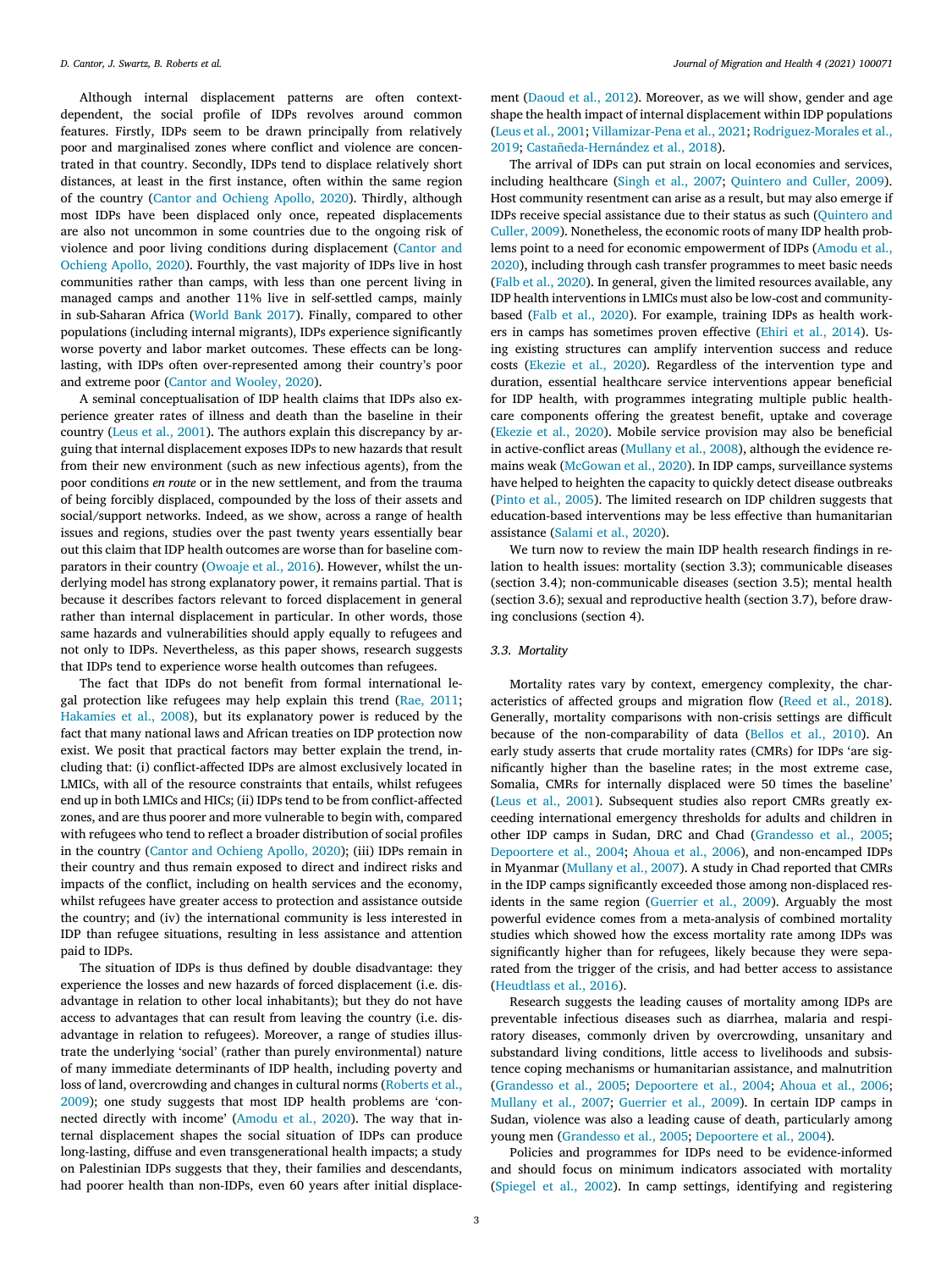IDPs should allow for the more systematic provision of healthcare and measurement of mortality. For example, a study in Chad found decreased CMR in IDP camps that implemented community-based mortality surveillance [\(Bowden](#page-6-0) et al., 2012). However, this still requires improved population estimates and standardised reporting procedures. Hence, better epidemiological studies with more precise case definitions are needed to provide the evidence base for priority setting and program impact assessments.

#### *3.4. Communicable diseases*

IDPs are at increased risk of communicable diseases compared to local populations [\(Owoaje](#page-7-0) et al., 2016). In Colombia, the incidences of tuberculosis and enteroparasitic diseases were 8 and 5.4 higher among IDPs than local populations [\(Castañeda-Hernández](#page-6-0) et al., 2018; AJ [Rodriguez-Morales](#page-7-0) et al., 2018). This higher risk of communicable diseases is due to host, environmental and health system factors. Host susceptibility is influenced by inadequate nutrition (particularly among children) as well as greater risks associated with incomplete vaccination, leaving IDPs particularly susceptible to outbreaks of vaccine preventable diseases (VPDs). Humanitarian emergencies often create or exacerbate transmission factors, such as mass population displacement, overcrowding, malnutrition and poor sanitary and the scarcity of basic preventative measures such as access to soap and clean water among IDP populations, leaving IDPs exposed to epidemics (Lam et al., [2015\)](#page-6-0).

IDP health interventions such as water treatment can be crucial in controlling communicable diseases, reducing diarrhea incidence by about 90% and prevalence by over 80% [\(Ekezie](#page-6-0) et al., 2020). However, disease stages can add to intervention complexity and affect treatment uptake and adherence. Thus, the treatment of chronic diseases such as human immunodeficiency virus (HIV) and tuberculosis can be interrupted by the act of forced displacement or as a result of the unpredictable and poor living conditions of IDP populations, including the risk of repeated displacement [\(Ekezie](#page-6-0) et al., 2020). In Sudan, significantly higher rates of tuberculosis retreatment among IDPs reflected not only the poor conditions in IDP camps, but also attempts by the government to relocate the camps in previous years, interrupting tuberculosis treatment programmes [\(Bøhler](#page-6-0) et al., 2005).

Emerging research on COVID-19 among IDP populations suggests its impact will follow the pattern of other highly infectious communicable respiratory diseases [\(Khouzam](#page-6-0) and Verma, 2020). For example, whilst encamped IDPs in DRC have high awareness of COVID-19, they possess insufficient specific knowledge and face significant barriers to preventative measures, including crowded shelters, the need to leave camp for daily work, and a lack of soap for hand hygiene [\(Orendain](#page-7-0) and Djalante, 2021). That study suggests health actors should provide soap and face masks and promote individual family tented dwellings to allow physical distancing, while observing that a safe return to their homes would allow IDPs to practice COVID-19 prevention without external assistance [\(Claude](#page-6-0) et al., 2020). Likewise, although IDPs in Syrian tented settlements displayed adequate knowledge of COVID-19, they lacked the means to prevent transmission due to insufficient water and cleaning supplies, or through 'shielding' due to constraints such as overcrowding [\(Douedari](#page-6-0) et al., 2020).

## *3.4.1. Vector-borne diseases*

Disruption of prevention and control programmes by conflict and displacement contributes to a high prevalence of (and mortality from) vector-borne diseases (VBDs), such as malaria and leishmaniasis, among IDP populations [\(Owoaje](#page-7-0) et al., 2016; [Villamizar-Pena](#page-7-0) et al., 2021; [Muhjazi](#page-7-0) et al., 2019; AJ [Rodriguez-Morales](#page-7-0) et al., 2018). The congested, overcrowded conditions in which IDPs often live represent an additional risk factor. For instance, the yellow fever mosquito vector thrives in densely populated areas such as IDP camps and urban settings [\(Huhn](#page-6-0) et al., 2006). In DRC, malaria prevalence among children under five years of age living in an IDP camp was over double that of local village children [\(Charchuk](#page-6-0) et al., 2016). Likewise, a scoping review pinpoints malaria in pregnancy as common among African IDP women due to open shelter housing in IDP camps [\(Amodu](#page-5-0) et al., 2020).

Conversely, living in a well-run IDP camp or otherwise receiving dedicated healthcare as an IDP can lower the risk of VBDs. On the Myanmar-China border, malaria in IDP camps was significantly lower than in surrounding villages due to prompt establishment of clinics and investment in proactive malaria control activities to reduce the risk of malaria transmission (Zhou et al., [2016\)](#page-7-0). Similarly, among non-encamped IDPs in the Colombian city of Neiva, the prevalence of arboviral diseases such as dengue, chikungunya and Zika was considerably lower among IDPs than the general population [\(Rodriguez-Morales](#page-7-0) et al., 2019), perhaps reflecting the prioritised access that these IDPs had to local healthcare.

On interventions, a recent review found that the most cost-effective malaria control strategy among IDP populations is symptom-based screening, though mass drug administration, mass screening and treatment are the most comprehensive strategies. It also stressed the importance of engaging with the local community and using community health workers to ensure the effectiveness of [interventions](#page-6-0) (Ekezie et al., 2020). Notably, such control strategies cannot be limited only to IDP camps if they are to be effective. The study on the Myanmar-China border makes clear that the expansion of successful malaria intervention strategies from IDP camps to the surrounding villages was critical for controlling malaria in the broader area and over the longer term (Zhou et al., [2016\)](#page-7-0).

Insecticide treated nets (ITN) distribution programmes can also play an important role in malaria [prevention](#page-7-0) in IDP settings (Spencer et al., 2004). However, ITN usage has also posed a challenge in some IDP camps. In the DRC, space constraints due to overcrowding and the practice of sleeping on mats made the use of ITNs difficult by IDPs. Furthermore, the shortage of water made washing the nets a problem, whilst food insecurity compelled some IDP women to sell theirs to local communities [\(Brooks](#page-6-0) et al., 2017). Another study in an IDP camp in the DRC suggests that control measures focused on ITN distribution appeared underutilized and insufficient to limit childhood malaria in the IDP camp. In such circumstances, additional targeted control measures, such as 'indoor residual spraying and active case finding and treatment of minimally [symptomatic](#page-6-0) individuals', should be considered (Charchuk et al., 2016).

#### *3.4.2. Vaccine-preventable diseases*

VPDs, particularly measles and respiratory infections such as tuberculosis, influenza and pneumonia, contribute disproportionately to morbidity and mortality in complex emergencies [\(Bellos](#page-6-0) et al., 2010; [Kouadio](#page-6-0) et al., 2010). Children who are unvaccinated due to forced displacement are at increased risk of VPDs, such as measles and tuberculosis, with short and long term health-related consequences [\(Kouadio](#page-6-0) et al., 2010; [Kimbrough](#page-6-0) et al., 2012). Hence, vaccination is among the most fundamental health interventions for protecting vulnerable populations such as IDPs, especially during [emergencies](#page-6-0) (Lam et al., 2015). However, the sudden mass movement of people due to internal displacement, and the resulting strain on healthcare systems due to conflict and displacement, disrupts routine immunization services and threatens efforts to eradicate VPDs (Lam et al., [2015;](#page-6-0) Grundy and Biggs, 2019). For instance, Syria had a strong [immunization](#page-6-0) program prior to the conflict and reported its last polio case in 1999, but in 2013, two years into the conflict, a polio outbreak was declared that affected both IDPs and local communities (Teleb and [Hajjeh,](#page-7-0) 2017).

Although research specifically on VPDs among IDPs is relatively scarce, a review of research from six African countries found IDPs appear to experience increased susceptibility to VPDs [\(Owoaje](#page-7-0) et al., 2016). IDPs are also no less susceptible than other populations to fears about vaccination. A study on perceptions of cholera vaccination among IDPs in South Sudan showed factors contributing to vaccination refusal include presumed side effects, political influence and fear 'that vaccines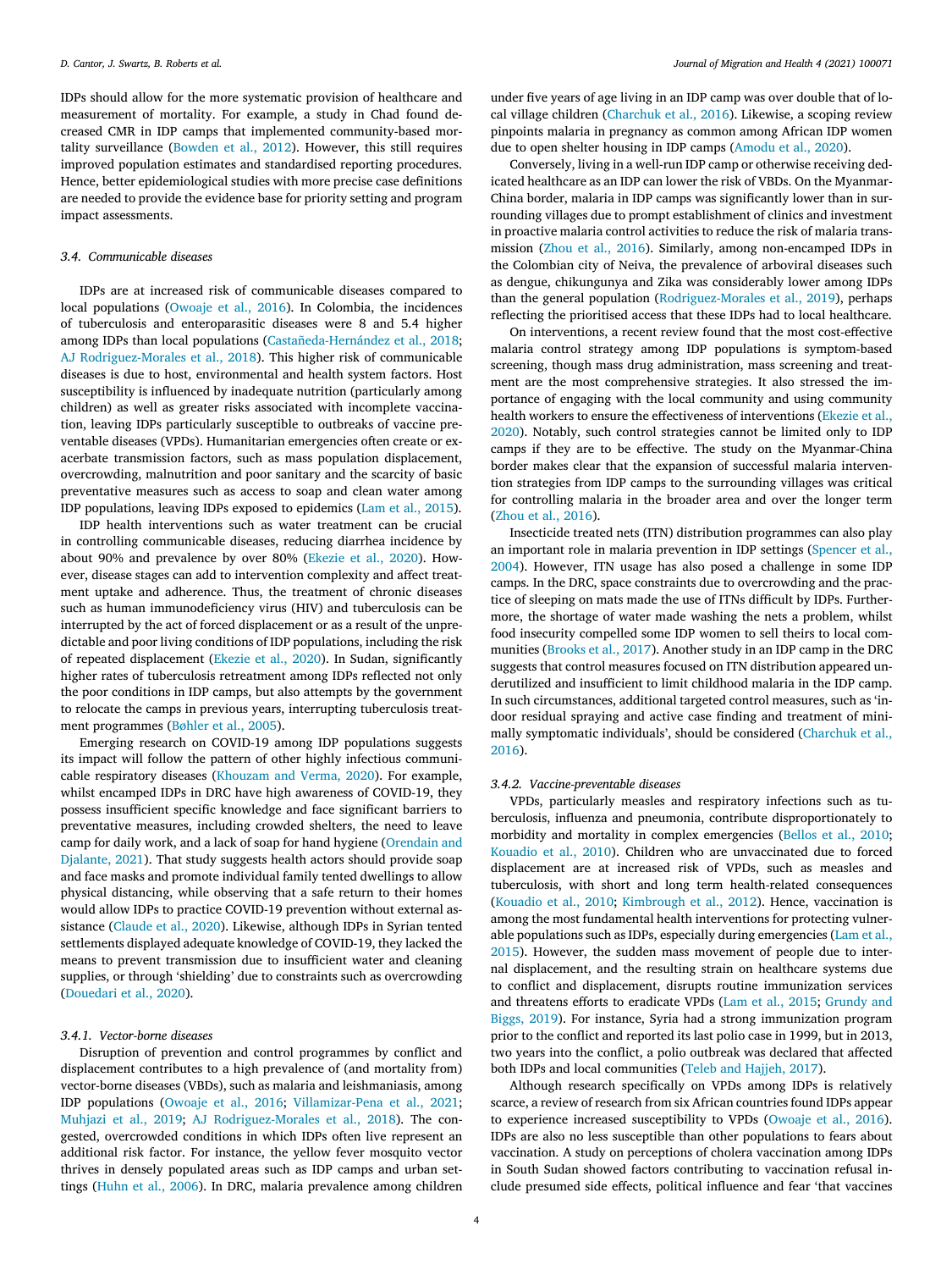might be used as a weapon against them' [\(Peprah](#page-7-0) et al., 2016). Efforts to vaccinate IDP populations against COVID-19 face similar challenges.

There is often no specific vaccine service provision for IDPs, such that they compete for the same supply as local residents. This can contribute to vaccine shortages locally, as experienced by IDPs in Ukraine [\(Nidzvetska](#page-7-0) et al., 2017). However, even in insecure conflict contexts where IDPs are periodically inaccessible, research shows that vaccination interventions among IDPs and local populations can work. Key factors include intensive social mobilization, collaboration with key community and agency partners, including grassroots organisations and mass media, well-trained health staff, additional human resources, appropriate vaccine delivery systems and accurate estimates of target populations, as well as the utility of negotiations with opposition armed forces to permit vaccination in remote areas (Lam et al., [2015;](#page-6-0) [Huhn](#page-6-0) et al., 2006; [Abubakar](#page-5-0) et al., 2015). Integrating vaccination services into other core interventions such as nutrition could also increase uptake among IDPs, as shown in South Sudan [\(Oladeji](#page-7-0) et al., 2019). However, vaccine education for IDPs needs to be prioritised as evidence has shown that poor awareness, low disease risk perceptions and distrust impact vaccine uptake among IDPs, equally as common in other populations [\(Peprah](#page-7-0) et al., 2016). All these points are particularly pertinent for vaccines for COVID-19 given concerns about IDPs access them.

#### *3.5. Non-communicable diseases*

Very few peer-reviewed studies on NCDs (other than mental health) among IDPs have been published. A study in Ukraine found that 59.8% of IDPs reported at least one NCD, and IDPs were more likely to report interruptions in care and medication than non-displaced, conflict-affected adults [\(Greene-Cramer](#page-6-0) et al., 2020). Research in Ukraine, Uganda and Georgia has identified relatively high rates of alcohol use disorder among IDPs, which represents a risk factor for cardiovascular disease, diabetes and liver disease [\(Ramachandran](#page-7-0) et al., 2019; Roberts et al., 2011; [Roberts](#page-7-0) et al., 2014). Studies of IDPs in Iraq have identified a high proportion of NCDs, including hypertension, diabetes, "digestive diseases", and "bone [diseases." \(Dudova](#page-6-0) et al., 2015; Cetorelli et al., 2017; Lafta et al., [2016\)](#page-6-0). Research from northern Syria found 28.4% of adults had an NCD diagnosis [\(Vernier](#page-7-0) et al., 2019). Other studies have explored NCDs among populations known to comprise IDPs but have not explicitly disaggregated displaced from non-displaced populations (van [Berlaer](#page-7-0) et al., 2017; [Ansbro](#page-5-0) et al., 2019).

When humanitarian programmes provide NCD care, typically only what are known as the 'big four' (cardiovascular diseases, diabetes, chronic respiratory diseases and cancer) have received attention. Of displaced and crisis-affected populations more broadly (inclusive of refugees), some limited information has been collated on the burden of diabetes and hypertension [\(Kehlenbrink](#page-6-0) et al., 2019; Keasley et al., 2020). Data for other NCDs such as cancer and neurological conditions is severely lacking in IDP populations.

# *3.6. Mental health*

There is a considerable body of research on mental health in IDP populations. Numerous studies report high levels of PTSD, depression and anxiety in adult or mixed-age IDP populations [\(Makhashvili](#page-6-0) et al., 2014; Thapa and [Hauff,](#page-7-0) 2005; [Husain](#page-6-0) et al., 2011; Richards et al., 2011; [Roberts](#page-7-0) et al., 2019; [Elhabiby](#page-7-0) et al., 2015). The evidence suggests the prevalence of these mental health disorders appears higher among IDPs than non-IDPs in numerous country locations [\(Husain](#page-6-0) et al., 2011; [Siriwardhana](#page-7-0) et al., 2014; [Nakimuli-Mpungu](#page-7-0) et al., 2013; Schmidt et al., 2008; [Lagos-Gallego](#page-6-0) et al., 2017). Systematic reviews and individual studies also indicate IDPs may also have worse mental health outcomes than refugees overall but this varies between contexts (Schmidt et al., 2008; [Tekeli-Yesil](#page-7-0) et al., 2018; Porter and [Haslam,](#page-7-0) 2005). However, it should be noted some heterogeneity in prevalence rates may be caused

by methodological differences between studies and differences between conflict-affected IDP and refugee populations [\(Morina](#page-7-0) et al., 2018).

In addition, mental health disorders due to internal displacement can persist for decades, even after the conflict has resolved [\(Makhashvili](#page-6-0) et al., 2014; [Husain](#page-6-0) et al., 2011; Comtesse et al., 2019). Studies also highlight the long-term and [inter-generational](#page-6-0) effects of internal displacement on mental health [\(Daoud](#page-6-0) et al., 2012; [Makhashvili](#page-6-0) et al., 2014; [Husain](#page-6-0) et al., 2011; [Comtesse](#page-6-0) et al., 2019; Flink et al., [2013\)](#page-6-0). There is also evidence that poor mental health among IDPs significantly worsened due to COVID-19 [\(Moya](#page-7-0) et al., 2020).

Common predictors of mental disorders among IDP populations are female gender [\(Makhashvili](#page-6-0) et al., 2014; Thapa and [Hauff,](#page-7-0) 2005; [Richards](#page-7-0) et al., 2011; [Roberts](#page-7-0) et al., 2008; [Sheikh](#page-7-0) et al., 2015; [Turnip](#page-7-0) and Hauff, 2007; [Madoro](#page-6-0) et al., 2020) (although male gender is strongly associated with harmful alcohol use [\(Ramachandran](#page-7-0) et al., 2019; [Roberts](#page-7-0) et al., 2011; [Roberts](#page-7-0) et al., 2014; [Lagos-Gallego](#page-6-0) et al., 2017; Kizza et al., [2012\)](#page-6-0) and experiencing multiple traumatic events [\(Amodu](#page-5-0) et al., 2020; [Makhashvili](#page-6-0) et al., 2014; [Richards](#page-7-0) et al., 2011; Porter and [Haslam,](#page-7-0) 2005; [Roberts](#page-7-0) et al., 2008; [Madoro](#page-6-0) et al., 2020; [Gichunge](#page-6-0) et al., 2020; [Almedom](#page-5-0) et al., 2005; [Araya](#page-6-0) et al., 2007), unemployment and [impoverishment](#page-7-0) [\(Makhashvili](#page-6-0) et al., 2014; Roberts et al., 2008; [Sheikh](#page-7-0) et al., 2015; [Siriwardhana](#page-7-0) et al., 2013), and prolonged and multiple internal displacement [\(Makhashvili](#page-6-0) et al., 2014; [Siriwardhana](#page-7-0) et al., 2014; [Madoro](#page-6-0) et al., 2020; [Gichunge](#page-6-0) et al., 2020; [Siriwardhana](#page-7-0) et al., 2013).

A significant treatment gap exists for IDPs in accessing mental health and psychosocial support (MHPSS) services [\(Hendrickx](#page-6-0) et al., 2020; [Roberts](#page-7-0) et al., 2019; [Chikovani](#page-6-0) et al., 2015). Regarding mental health interventions, education on anxiety and coping skills appears most effective in relieving symptoms, and group therapy approaches appear to be most acceptable and cost-effective [\(Ekezie](#page-6-0) et al., 2020). However, given the breakdown of community, family and other social support structures and challenges to sustainable economic and livelihood activities, mental healthcare interventions among IDPs should also focus on supporting efforts to restore these essential resources and respond to the particular contexts factors related to internal displacement (Roberts et al., 2009; [Siriwardhana](#page-7-0) et al., 2014; [Kaiser](#page-6-0) et al., 2020; [Singh](#page-7-0) et al., 2018; [Seguin](#page-7-0) et al., 2017). Age and gender should also be built into the design of MHPSS interventions for IDPs given their influence on mental health symptoms and coping responses (see above) [\(Singh](#page-7-0) et al., 2018; [Seguin](#page-7-0) et al., 2017). Finally, if depression and anxiety symptoms are highly prevalent when IDPs arrive at a new location, then MHPSS may be most effective over the [longer-term](#page-7-0) if offered at this point (Thapa and Hauff, 2005).

#### *3.7. Sexual, reproductive and maternal health*

There is evidence that IDPs not living in camps experience a disproportionate burden of sexual and reproductive health problems compared to non-IDPs. In Colombia, this is reflected in higher rates of unintended pregnancies, adolescent pregnancies and sexually-transmitted infections [\(Quintero](#page-7-0) and Culler, 2009). In Ukraine, studies found that, among IDP women, psychological distress related to conflict and displacement is often reported and is a primary reason for discontinuing [breast-feeding](#page-7-0) before their infant was six months old (Nidzvetska et al., 2017; [Summers](#page-7-0) and Bilukha, 2018). In Georgia, internal displacement was not associated with sexually transmitted infections but with pelvic inflammatory disease; however, that relationship was weakened when socioeconomic variables were taken into account, suggesting that the risk of infection relates to the broader profile of IDPs rather than just the fact of displacement itself [\(Doliashvili](#page-6-0) and Buckley, 2008). In contrast, there is evidence that IDP women living in organised settings such as IDP camps may have better reproductive health than neighbouring local populations [\(Owoaje](#page-7-0) et al., 2016).

Risk factors for, and incidence of, sexually transmitted infections (STI) and HIV in displacement settings are contextual [\(Khaw](#page-6-0) et al.,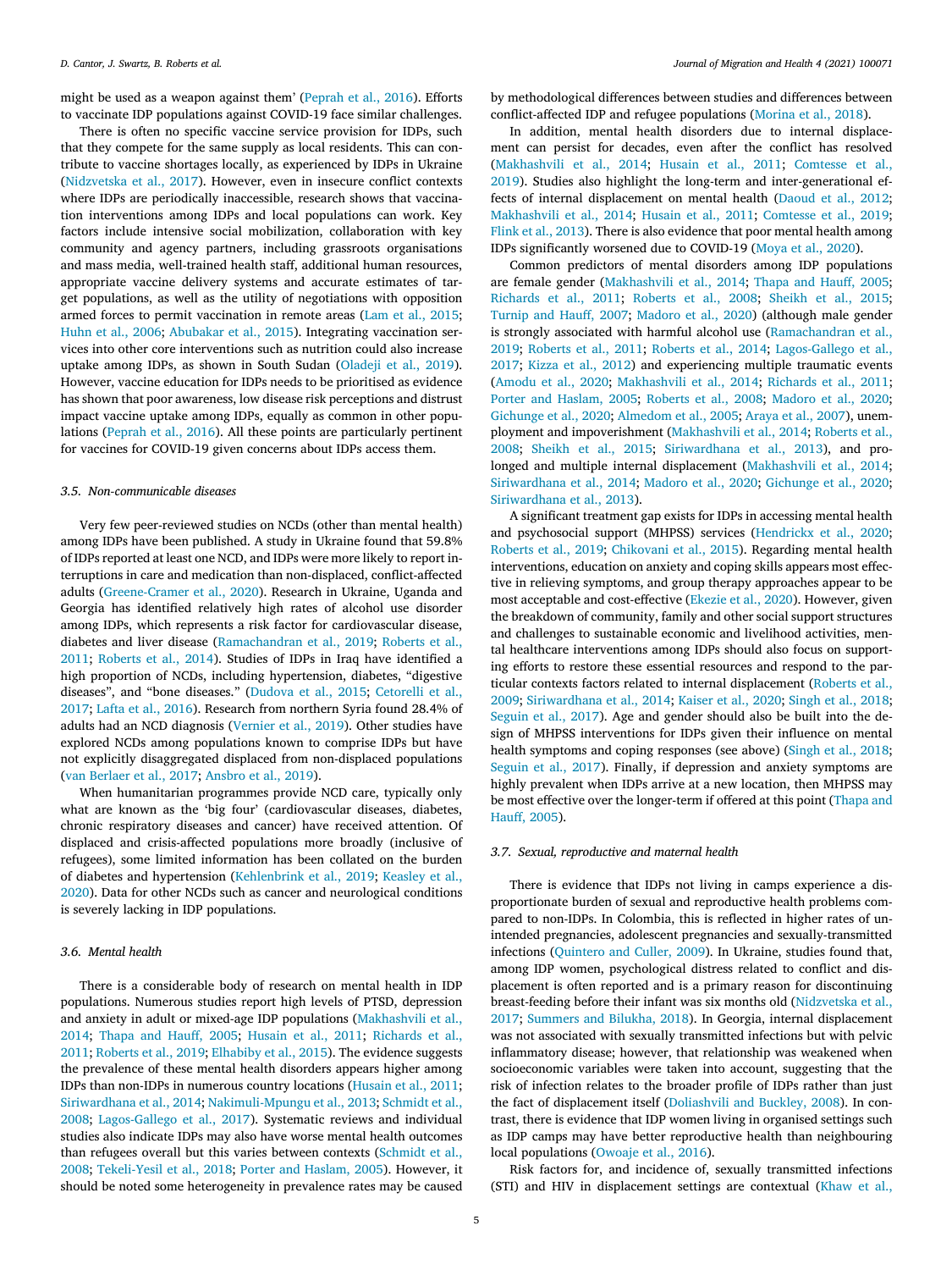<span id="page-5-0"></span>[2000\)](#page-6-0). These conditions may not always be effectively factored into humanitarian programming, particularly in areas where there may be associated stigma. For IDPs displaced due to conflict, STIs and HIV may be associated with sexual and [gender-based](#page-6-0) violence (SGBV) (Kim et al., 2009), increasingly used as a systematic weapon during conflict. Poor living conditions may also facilitate transmission in some IDP populations. In Georgia, one study suggested a geographic concentration of HIV and hepatitis infection in areas with greater clusters of IDPs residing in collective centres with poor living conditions [\(Elbaz,](#page-6-0) 2020).

HIV requires a high degree of treatment fidelity for its management and to avoid development of antiretroviral resistance. Among relatively settled groups of IDPs in Africa, adherence to HIV treatment appears generally high [\(Ekezie](#page-6-0) et al., 2020). In Uganda, one study found no significant difference in adherence rates between IDPs and non-IDPs, and the factors driving non-adherence (i.e. being on first-line therapy and a 'condemning' attitude among clinic staff) appeared to be not specifically related to displacement [\(Garang](#page-6-0) et al., 2009). However, in Kenya another study found that recently displaced HIV-positive adults died at higher rates than HIV-positive local resident adults, potentially due to increased exposure to fatal opportunistic infections, as displacement disrupted daily cotrimoxazole prophylaxis treatment for those not yet, or recently started, on therapy [\(Feikin](#page-6-0) et al., 2010). As such, IDPs must not be excluded from HIV national strategic plans [\(Mendelsohn](#page-7-0) et al., 2014). Indeed, HIV care is possible, even in displacement settings, if planned effectively. Critical factors for ensuring continuity of HIV care in crisis contexts identified by a study on IDPs in Kenya include: 'planning to develop programs that can function during a crisis, an emphasis on a rapid programmatic response, the ability of clinics to function autonomously, patient knowledge of their disease, the use of community and patient networks, addressing staff needs and developing effective patient tracking systems' [\(Goodrich](#page-6-0) et al., 2013). In stable settings at increased risk of disruption, the negative potential of interruptions in treatment may likewise be decreased if 'the period of disruption is short, there are strong contingency plans in place for ensuring continuing access to treatment, and people on ART have been educated on how to best manage their treatment in these challenging circumstances' [\(Mendelsohn](#page-7-0) et al., 2014).

A review of healthcare services provided to IDPs found that improved availability of health workers and essential supplies, especially the provision of family planning commodities for pregnancy risk reduction, resulted in maternal and child health improvements, whilst the availability of maternal and child healthcare services at clinics created positive awareness among mothers and increased usage of health facilities [\(Ekezie](#page-6-0) et al., 2020).

## **4. Conclusion**

This paper reviewed the published evidence on the health needs of IDPs to help inform future research and programming. While fully recognizing the great diversity of IDP populations, contexts and health needs, this review does provide some generalisable findings, highlighting worse mortality and other health outcomes among IDPs when compared to host communities and refugee populations. It also underscores how strongly social determinants influence these health needs, including limited legal and humanitarian protection (compared to that for refugees). In addition, the evidence suggests more limited access to essential health services for IDPs compared to host populations for certain health issues. Strengthening equity in access to health services and health outcomes between IDPs and host populations is key. This necessitates adjusting responses to be more adaptive and appropriate to the contexts of internal displacement and health needs of IDPs. It also requires balancing acute humanitarian responses with longer-term approaches that seek sustainable investment in the various pillars comprising the health system. This paper also notes the importance of recognizing and supporting coping and resilience mechanisms used by IDPs and their communities.

A number of key research recommendations arise from this review paper. First, more research is required to better understand differential health outcomes between IDP and host populations (and also within IDP populations) and their causal pathways. This includes epidemiological data on health outcomes for IDPs and host populations, and also qualitative research to help explain differences in health outcomes. Second, research is needed on how to adapt policy and programming responses to the context of internal displacement to improve IDP health outcomes and promote health equity. This requires research to better understand IDP health needs, expectations and practices to support more responsive health services and systems. Health system research is also needed to better understand the health system context in which IDP health services are delivered and how they can be strengthened. Third, more research is required to better understand and support community responses, social support, coping mechanisms and resilience amongst IDPs. To help develop these recommendations, the next paper in this series on IDP health will discuss policy and programming activities for IDPs, including how to support community responses.

The findings and recommendations in this review paper also highlight the need for collaboration across research disciplines, methodological approaches, and the health and protection sectors, in order to tackle the complex challenges for improving IDP health. Above all, it highlights the need for greater involvement of affected IDP populations in the design and conduct of programmes and research concerning their health and wellbeing in order to make them more effective and responsive to IDP health needs.

### **Declaration of Competing Interest**

The authors declare that they have no known competing financial interests or personal relationships that could have appeared to influence the work reported in this paper.

## **Funding sources**

The work of the first and third authors was supported by the Global Challenges Research Fund, United Kingdom Research and Innovation (grant numbers AH/T005351/1, EP/T003227/1 and ES/P010873/1).

#### **Acknowledgements**

The Health and Internal [Displacement](https://www.researchinginternaldisplacement.org/about/hidn-health-and-internal-displacement-network/) Network (HIDN) results from an "Internal Displacement and Health" workshop convened in 2021 by the Academy of Medical Sciences, UK, and the Internal [Displacement](https://rli.sas.ac.uk/research-projects/internal-displacement-research-programme) Research Programme. HIDN is supported by the Global Challenges Research Fund, United Kingdom Research and Innovation (grant numbers AH/T005351/1, EP/T003227/1 and ES/P010873/1). We thank the participants in the workshop, network and activities for their input. Findings from an initial draft of this paper were shared in early 2021 with the United Nations Secretary-General's High Level Panel on Internal Displacement.

## **References**

- [Abubakar,](http://refhub.elsevier.com/S2666-6235(21)00038-6/sbref0001) A., [Azman,](http://refhub.elsevier.com/S2666-6235(21)00038-6/sbref0001) A.S., [Rumunu,](http://refhub.elsevier.com/S2666-6235(21)00038-6/sbref0001) J., [Ciglenecki,](http://refhub.elsevier.com/S2666-6235(21)00038-6/sbref0001) I., [Helderman,](http://refhub.elsevier.com/S2666-6235(21)00038-6/sbref0001) T., [West,](http://refhub.elsevier.com/S2666-6235(21)00038-6/sbref0001) H., et [al.,](http://refhub.elsevier.com/S2666-6235(21)00038-6/sbref0001) 2015. The First Use of the Global Oral Cholera Vaccine Emergency Stockpile: lessons from South Sudan. PLoS Med. 12 (11), e1001901.
- [Ahoua,](http://refhub.elsevier.com/S2666-6235(21)00038-6/sbref0002) L., [Tamrat,](http://refhub.elsevier.com/S2666-6235(21)00038-6/sbref0002) A., [Duroch,](http://refhub.elsevier.com/S2666-6235(21)00038-6/sbref0002) F., [Grais,](http://refhub.elsevier.com/S2666-6235(21)00038-6/sbref0002) R.F., [Brown,](http://refhub.elsevier.com/S2666-6235(21)00038-6/sbref0002) V., 2006. High mortality in an internally displaced population in Ituri, [Democratic](http://refhub.elsevier.com/S2666-6235(21)00038-6/sbref0002) Republic of Congo, 2005: results of a rapid assessment under difficult conditions. Glob. Public Health 1 (3), 195–204.
- [Almedom,](http://refhub.elsevier.com/S2666-6235(21)00038-6/sbref0003) A., [Tesfamichael,](http://refhub.elsevier.com/S2666-6235(21)00038-6/sbref0003) B., [Mohammed,](http://refhub.elsevier.com/S2666-6235(21)00038-6/sbref0003) Z., [Mascie-Taylor,](http://refhub.elsevier.com/S2666-6235(21)00038-6/sbref0003) N., [Muller,](http://refhub.elsevier.com/S2666-6235(21)00038-6/sbref0003) J., [Alemu,](http://refhub.elsevier.com/S2666-6235(21)00038-6/sbref0003) Z., 2005. Prolonged displacement may compromise resilience in Eritrean mothers. Afr. Health Sci. 5 (4), 310–314.
- [Amodu,](http://refhub.elsevier.com/S2666-6235(21)00038-6/sbref0004) O.C., [Richter,](http://refhub.elsevier.com/S2666-6235(21)00038-6/sbref0004) M.S., [Salami,](http://refhub.elsevier.com/S2666-6235(21)00038-6/sbref0004) B.O., 2020. A scoping review of the health of conflict-induced [internally](http://refhub.elsevier.com/S2666-6235(21)00038-6/sbref0004) displaced women in Africa. Int. J. Environ. Res. Public Health 17  $(4)$ .
- AMS/IDRP, 2021. Health and Internal Displacement: Virtual Workshop 4 and 11 February 2021. Academy of Medical [Sciences/Internal](http://refhub.elsevier.com/S2666-6235(21)00038-6/sbref0005) Displacement Research Programme, London.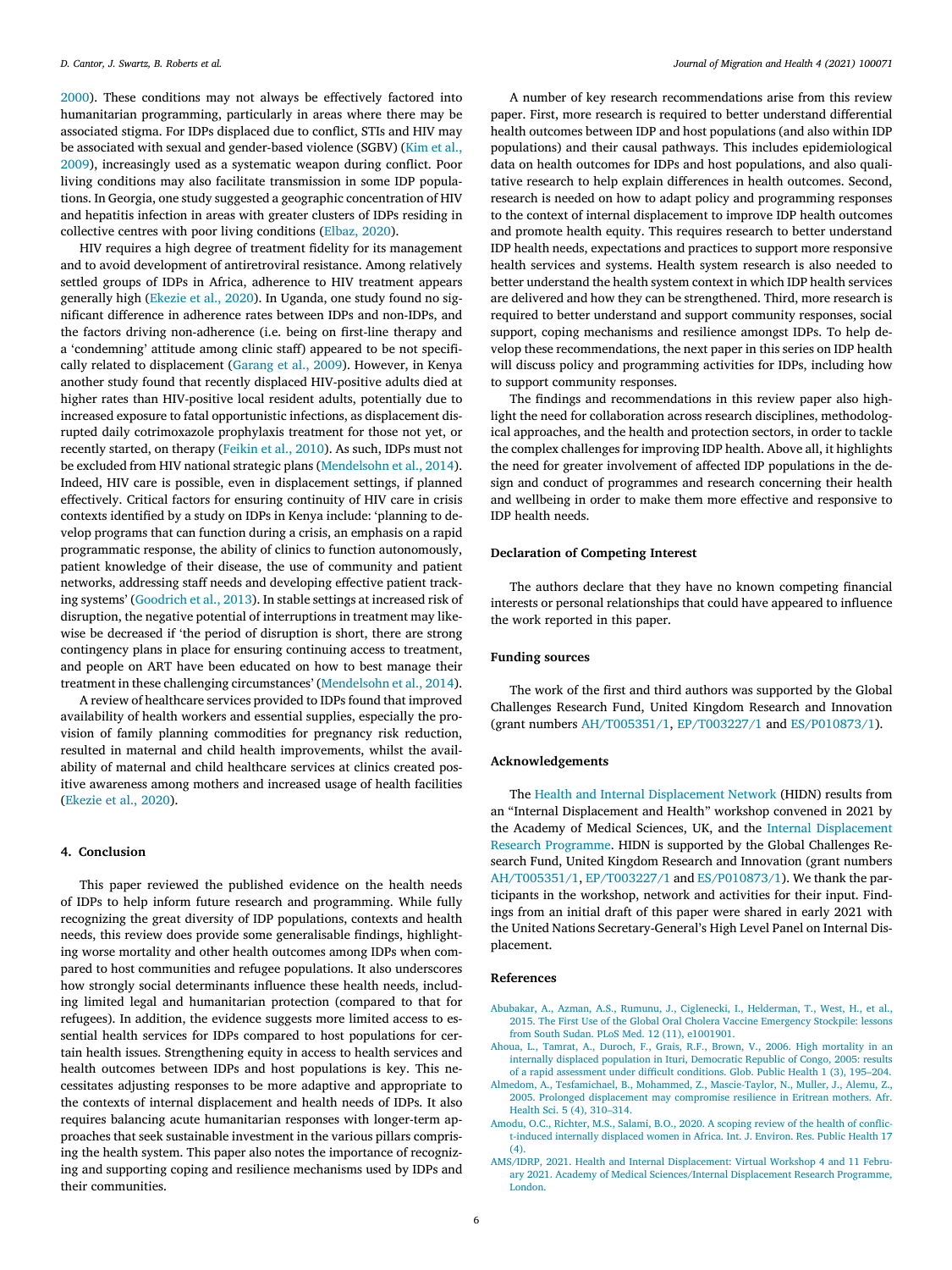- <span id="page-6-0"></span>[Ansbro,](http://refhub.elsevier.com/S2666-6235(21)00038-6/sbref0006) E.M., [Biringanine,](http://refhub.elsevier.com/S2666-6235(21)00038-6/sbref0006) M., [Caleo,](http://refhub.elsevier.com/S2666-6235(21)00038-6/sbref0006) G., [Prieto-Merino,](http://refhub.elsevier.com/S2666-6235(21)00038-6/sbref0006) D., [Sadique,](http://refhub.elsevier.com/S2666-6235(21)00038-6/sbref0006) Z., [Perel,](http://refhub.elsevier.com/S2666-6235(21)00038-6/sbref0006) P., et [al.,](http://refhub.elsevier.com/S2666-6235(21)00038-6/sbref0006) 2019. Management of diabetes and associated costs in a complex humanitarian setting in the Democratic Republic of Congo: a retrospective cohort study. BMJ Open 9 (11), e030176.
- [Araya,](http://refhub.elsevier.com/S2666-6235(21)00038-6/sbref0007) M., [Chotai,](http://refhub.elsevier.com/S2666-6235(21)00038-6/sbref0007) J., [Komproe,](http://refhub.elsevier.com/S2666-6235(21)00038-6/sbref0007) I.H., de [Jong,](http://refhub.elsevier.com/S2666-6235(21)00038-6/sbref0007) J.T., 2007. Effect of trauma on quality of life as mediated by mental distress and moderated by coping and social support among [postconflict](http://refhub.elsevier.com/S2666-6235(21)00038-6/sbref0007) displaced Ethiopians. Qual. Life Res. 16 (6), 915–927.
- [Bellos,](http://refhub.elsevier.com/S2666-6235(21)00038-6/sbref0008) A., [Mulholland,](http://refhub.elsevier.com/S2666-6235(21)00038-6/sbref0008) K., [O'Brien,](http://refhub.elsevier.com/S2666-6235(21)00038-6/sbref0008) K.L., [Qazi,](http://refhub.elsevier.com/S2666-6235(21)00038-6/sbref0008) S.A., [Gayer,](http://refhub.elsevier.com/S2666-6235(21)00038-6/sbref0008) M., [Checchi,](http://refhub.elsevier.com/S2666-6235(21)00038-6/sbref0008) F., 2010. The burden of acute respiratory infections in [crisis-affected](http://refhub.elsevier.com/S2666-6235(21)00038-6/sbref0008) populations: a systematic review. Confl. Health  $4(1), 3$ .
- [Blanchet,](http://refhub.elsevier.com/S2666-6235(21)00038-6/sbref0009) K., [Ramesh,](http://refhub.elsevier.com/S2666-6235(21)00038-6/sbref0009) A., [Frison,](http://refhub.elsevier.com/S2666-6235(21)00038-6/sbref0009) S., [Warren,](http://refhub.elsevier.com/S2666-6235(21)00038-6/sbref0009) E., [Hossain,](http://refhub.elsevier.com/S2666-6235(21)00038-6/sbref0009) M., [Smith,](http://refhub.elsevier.com/S2666-6235(21)00038-6/sbref0009) J., et [al.,](http://refhub.elsevier.com/S2666-6235(21)00038-6/sbref0009) 2017. Evidence on public health interventions in [humanitarian](http://refhub.elsevier.com/S2666-6235(21)00038-6/sbref0009) crises. Lancet 390 (10109), 2287–2296.
- [Bøhler,](http://refhub.elsevier.com/S2666-6235(21)00038-6/sbref0010) M., [Mustafaa,](http://refhub.elsevier.com/S2666-6235(21)00038-6/sbref0010) S.A., [Mørkve,](http://refhub.elsevier.com/S2666-6235(21)00038-6/sbref0010) O., 2005. [Tuberculosis](http://refhub.elsevier.com/S2666-6235(21)00038-6/sbref0010) treatment outcome and health services: a comparison of displaced and settled population groups in Khartoum. Sudan. Int. J. Tubercul. Lung Diseas. 9 (1), 32–36.
- [Bowden,](http://refhub.elsevier.com/S2666-6235(21)00038-6/sbref0011) S., [Braker,](http://refhub.elsevier.com/S2666-6235(21)00038-6/sbref0011) K., [Checchi,](http://refhub.elsevier.com/S2666-6235(21)00038-6/sbref0011) F., [Wong,](http://refhub.elsevier.com/S2666-6235(21)00038-6/sbref0011) S., 2012. Implementation and utilisation of [community-based](http://refhub.elsevier.com/S2666-6235(21)00038-6/sbref0011) mortality surveillance: a case study from Chad. Confl Health 6 (1), 11.
- [Brooks,](http://refhub.elsevier.com/S2666-6235(21)00038-6/sbref0012) H.M., Jean Paul, [M.K.,](http://refhub.elsevier.com/S2666-6235(21)00038-6/sbref0012) [Claude,](http://refhub.elsevier.com/S2666-6235(21)00038-6/sbref0012) K.M., [Mocanu,](http://refhub.elsevier.com/S2666-6235(21)00038-6/sbref0012) V., [Hawkes,](http://refhub.elsevier.com/S2666-6235(21)00038-6/sbref0012) M.T, 2017. Use and disuse of malaria bed nets in an internally displaced persons camp in the Democratic Republic of the Congo: a [mixed-methods](http://refhub.elsevier.com/S2666-6235(21)00038-6/sbref0012) study. PLoS ONE 12 (9), e0185290.
- [Cantor,](http://refhub.elsevier.com/S2666-6235(21)00038-6/sbref0013) D.J., [Ochieng](http://refhub.elsevier.com/S2666-6235(21)00038-6/sbref0013) Apollo, J., 2020. Internal [displacement,](http://refhub.elsevier.com/S2666-6235(21)00038-6/sbref0013) internal migration and refugee flows: connecting the dots. Refugee Surv. Quart. 39 (4), 647–664.
- [Cantor,](http://refhub.elsevier.com/S2666-6235(21)00038-6/sbref0014) D.J., [Wooley,](http://refhub.elsevier.com/S2666-6235(21)00038-6/sbref0014) A., 2020. Internal [displacement](http://refhub.elsevier.com/S2666-6235(21)00038-6/sbref0014) and responses at the global level: a review of the scholarship. Internal Displacem. Res. Programme Work. Paper Ser. 1,  $1 - 2$
- [Castañeda-Hernández,](http://refhub.elsevier.com/S2666-6235(21)00038-6/sbref0015) D.M., [Ramírez-Echeverri,](http://refhub.elsevier.com/S2666-6235(21)00038-6/sbref0015) M., [Sánchez-Ramírez,](http://refhub.elsevier.com/S2666-6235(21)00038-6/sbref0015) N., Bedoya-Arias, H.A., [Sánchez-Castaño,](http://refhub.elsevier.com/S2666-6235(21)00038-6/sbref0015) D.M., [Collazos-Zapata,](http://refhub.elsevier.com/S2666-6235(21)00038-6/sbref0015) N., et [al.,](http://refhub.elsevier.com/S2666-6235(21)00038-6/sbref0015) 2018. Comparative incidence of Tuberculosis among internally displaced people of Colombia, 2009-2016. Int. J. Infect. Dis. 73, 345.
- [Cetorelli,](http://refhub.elsevier.com/S2666-6235(21)00038-6/sbref0016) V., [Burnham,](http://refhub.elsevier.com/S2666-6235(21)00038-6/sbref0016) G., [Shabila,](http://refhub.elsevier.com/S2666-6235(21)00038-6/sbref0016) N., 2017. Prevalence of [non-communicable](http://refhub.elsevier.com/S2666-6235(21)00038-6/sbref0016) diseases and access to health care and medications among Yazidis and other minority groups displaced by ISIS into the Kurdistan Region of Iraq. Confl. Health 11 (1), 4.
- [Charchuk,](http://refhub.elsevier.com/S2666-6235(21)00038-6/sbref0017) R., [Paul,](http://refhub.elsevier.com/S2666-6235(21)00038-6/sbref0017) M.K., [Claude,](http://refhub.elsevier.com/S2666-6235(21)00038-6/sbref0017) K.M., [Houston,](http://refhub.elsevier.com/S2666-6235(21)00038-6/sbref0017) S., [Hawkes,](http://refhub.elsevier.com/S2666-6235(21)00038-6/sbref0017) M.T., 2016. Burden of malaria is higher among children in an internal displacement camp compared to a [neighbouring](http://refhub.elsevier.com/S2666-6235(21)00038-6/sbref0017) village in the Democratic Republic of the Congo. Malar. J. 15 (1), 431.
- [Chikovani,](http://refhub.elsevier.com/S2666-6235(21)00038-6/sbref0018) I., [Makhashvili,](http://refhub.elsevier.com/S2666-6235(21)00038-6/sbref0018) N., [Gotsadze,](http://refhub.elsevier.com/S2666-6235(21)00038-6/sbref0018) G., [Patel,](http://refhub.elsevier.com/S2666-6235(21)00038-6/sbref0018) V., [McKee,](http://refhub.elsevier.com/S2666-6235(21)00038-6/sbref0018) M., [Uchaneishvili,](http://refhub.elsevier.com/S2666-6235(21)00038-6/sbref0018) M., et [al.,](http://refhub.elsevier.com/S2666-6235(21)00038-6/sbref0018) 2015. Health service utilization for mental, behavioural and emotional problems among [conflict-affected](http://refhub.elsevier.com/S2666-6235(21)00038-6/sbref0018) population in Georgia: a cross-sectional study. PLoS ONE 10 (4), e0122673.
- [Claude,](http://refhub.elsevier.com/S2666-6235(21)00038-6/sbref0019) K.M., [Serge,](http://refhub.elsevier.com/S2666-6235(21)00038-6/sbref0019) M.S., [Alexis,](http://refhub.elsevier.com/S2666-6235(21)00038-6/sbref0019) K.K., [Hawkes,](http://refhub.elsevier.com/S2666-6235(21)00038-6/sbref0019) M.T., 2020. Prevention of COVID-19 in Internally Displaced Persons Camps in War-Torn North Kivu, Democratic Republic of the Congo: a [Mixed-Methods](http://refhub.elsevier.com/S2666-6235(21)00038-6/sbref0019) Study. Glob. Health Sci. Pract. 8 (4), 638–653.
- [Comtesse,](http://refhub.elsevier.com/S2666-6235(21)00038-6/sbref0020) H., [Powell,](http://refhub.elsevier.com/S2666-6235(21)00038-6/sbref0020) S., [Soldo,](http://refhub.elsevier.com/S2666-6235(21)00038-6/sbref0020) A., [Hagl,](http://refhub.elsevier.com/S2666-6235(21)00038-6/sbref0020) M., [Rosner,](http://refhub.elsevier.com/S2666-6235(21)00038-6/sbref0020) R., 2019. Long-term [psychological](http://refhub.elsevier.com/S2666-6235(21)00038-6/sbref0020) distress of Bosnian war survivors: an 11-year follow-up of former displaced persons, returnees, and stayers. BMC Psychiatry 19 (1), 1.
- [Daoud,](http://refhub.elsevier.com/S2666-6235(21)00038-6/sbref0021) N., [Shankardass,](http://refhub.elsevier.com/S2666-6235(21)00038-6/sbref0021) K., [O'Campo,](http://refhub.elsevier.com/S2666-6235(21)00038-6/sbref0021) P., [Anderson,](http://refhub.elsevier.com/S2666-6235(21)00038-6/sbref0021) K., [Agbaria,](http://refhub.elsevier.com/S2666-6235(21)00038-6/sbref0021) A.K, 2012. Internal displacement and health among the Palestinian minority in Israel. Soc. Sci. Med. 74 (8), 1163–1171.
- [Depoortere,](http://refhub.elsevier.com/S2666-6235(21)00038-6/sbref0022) E., [Checchi,](http://refhub.elsevier.com/S2666-6235(21)00038-6/sbref0022) F., [Broillet,](http://refhub.elsevier.com/S2666-6235(21)00038-6/sbref0022) F., [Gerstl,](http://refhub.elsevier.com/S2666-6235(21)00038-6/sbref0022) S., [Minetti,](http://refhub.elsevier.com/S2666-6235(21)00038-6/sbref0022) A., [Gayraud,](http://refhub.elsevier.com/S2666-6235(21)00038-6/sbref0022) O., et [al.,](http://refhub.elsevier.com/S2666-6235(21)00038-6/sbref0022) 2004. Violence and mortality in West Darfur, Sudan (2003-04): [epidemiological](http://refhub.elsevier.com/S2666-6235(21)00038-6/sbref0022) evidence from four surveys. Lancet 364 (9442), 1315–1320.
- [Doliashvili,](http://refhub.elsevier.com/S2666-6235(21)00038-6/sbref0023) K., [Buckley,](http://refhub.elsevier.com/S2666-6235(21)00038-6/sbref0023) C, 2008. Women's sexual and reproductive health in post-socialist Georgia: does internal [displacement](http://refhub.elsevier.com/S2666-6235(21)00038-6/sbref0023) matter? Int. Fam. Plan Perspect. 34 (1), 21–29.
- [Douedari,](http://refhub.elsevier.com/S2666-6235(21)00038-6/sbref0024) Y., [Alhaffar,](http://refhub.elsevier.com/S2666-6235(21)00038-6/sbref0024) M., [Al-Twaish,](http://refhub.elsevier.com/S2666-6235(21)00038-6/sbref0024) M., [Mkhallalati,](http://refhub.elsevier.com/S2666-6235(21)00038-6/sbref0024) H., [Alwany,](http://refhub.elsevier.com/S2666-6235(21)00038-6/sbref0024) R., [Ibrahim,](http://refhub.elsevier.com/S2666-6235(21)00038-6/sbref0024) N.B.M., et [al.,](http://refhub.elsevier.com/S2666-6235(21)00038-6/sbref0024) 2020. Ten years of war! You expect people to fear a 'germ'?": a qualitative study of initial perceptions and responses to the COVID-19 pandemic among displaced communities in [opposition-controlled](http://refhub.elsevier.com/S2666-6235(21)00038-6/sbref0024) northwest Syria. J. Migr. Health 1-2, 100021.
- [Dudova,](http://refhub.elsevier.com/S2666-6235(21)00038-6/sbref0025) Z., [Khali,](http://refhub.elsevier.com/S2666-6235(21)00038-6/sbref0025) I., [Ulman,](http://refhub.elsevier.com/S2666-6235(21)00038-6/sbref0025) P., [Krcmery,](http://refhub.elsevier.com/S2666-6235(21)00038-6/sbref0025) V., [Pyšný,](http://refhub.elsevier.com/S2666-6235(21)00038-6/sbref0025) L., [Majer-Müller,](http://refhub.elsevier.com/S2666-6235(21)00038-6/sbref0025) L., et [al.,](http://refhub.elsevier.com/S2666-6235(21)00038-6/sbref0025) 2015. Commonest diseases amongst iraqi internally displaced after Islamic state expansion. Clin. Soc. Work Health Intervent. 5 (2), 58–64.
- [Ehiri,](http://refhub.elsevier.com/S2666-6235(21)00038-6/sbref0026) J.E., [Gunn,](http://refhub.elsevier.com/S2666-6235(21)00038-6/sbref0026) J.K., [Center,](http://refhub.elsevier.com/S2666-6235(21)00038-6/sbref0026) K.E., Li, [Y.,](http://refhub.elsevier.com/S2666-6235(21)00038-6/sbref0026) [Rouhani,](http://refhub.elsevier.com/S2666-6235(21)00038-6/sbref0026) M., [Ezeanolue,](http://refhub.elsevier.com/S2666-6235(21)00038-6/sbref0026) E.E., 2014. Training and deployment of lay [refugee/internally](http://refhub.elsevier.com/S2666-6235(21)00038-6/sbref0026) displaced persons to provide basic health services in camps: a systematic review. Glob Health Act. 7, 23902.
- [Ekezie,](http://refhub.elsevier.com/S2666-6235(21)00038-6/sbref0027) W., [Adaji,](http://refhub.elsevier.com/S2666-6235(21)00038-6/sbref0027) E.E., [Murray,](http://refhub.elsevier.com/S2666-6235(21)00038-6/sbref0027) R.L., 2020. Essential healthcare services provided to conflict-affected internally displaced populations in low and [middle-income](http://refhub.elsevier.com/S2666-6235(21)00038-6/sbref0027) countries: a systematic review. Health Promot. Perspect. 10 (1), 24–37.
- [Elbaz,](http://refhub.elsevier.com/S2666-6235(21)00038-6/sbref0028) J., 2020. Assessing the Risk of HIV and Hepatitis C among [Internally](http://refhub.elsevier.com/S2666-6235(21)00038-6/sbref0028) Displaced Persons in Georgia. Ann Glob Health 86 (1), 66.
- [Elhabiby,](http://refhub.elsevier.com/S2666-6235(21)00038-6/sbref0029) M.M., [Radwan,](http://refhub.elsevier.com/S2666-6235(21)00038-6/sbref0029) D.N., [Okasha,](http://refhub.elsevier.com/S2666-6235(21)00038-6/sbref0029) T.A., [El-Desouky,](http://refhub.elsevier.com/S2666-6235(21)00038-6/sbref0029) E.D., 2015. Psychiatric disorders among a sample of internally displaced persons in South Darfur. Int. J. Soc. Psychiatry 61 (4), 358–362.
- [Falb,](http://refhub.elsevier.com/S2666-6235(21)00038-6/sbref0030) K.L., [Blackwell,](http://refhub.elsevier.com/S2666-6235(21)00038-6/sbref0030) A.H., [Stennes,](http://refhub.elsevier.com/S2666-6235(21)00038-6/sbref0030) J., [Annan,](http://refhub.elsevier.com/S2666-6235(21)00038-6/sbref0030) J., 2020. Cash assistance [programming](http://refhub.elsevier.com/S2666-6235(21)00038-6/sbref0030) and changes over time in ability to meet basic needs, food insecurity and depressive symptoms in Raqqa Governorate, Syria: evidence from a mixed methods, pre-posttest. PLoS ONE 15 (5), e0232588.
- [Feikin,](http://refhub.elsevier.com/S2666-6235(21)00038-6/sbref0031) D.R., [Adazu,](http://refhub.elsevier.com/S2666-6235(21)00038-6/sbref0031) K., [Obor,](http://refhub.elsevier.com/S2666-6235(21)00038-6/sbref0031) D., [Ogwang,](http://refhub.elsevier.com/S2666-6235(21)00038-6/sbref0031) S., [Vulule,](http://refhub.elsevier.com/S2666-6235(21)00038-6/sbref0031) J., [Hamel,](http://refhub.elsevier.com/S2666-6235(21)00038-6/sbref0031) M.J., et [al.,](http://refhub.elsevier.com/S2666-6235(21)00038-6/sbref0031) 2010. Mortality and health among internally displaced persons in western Kenya following post– election violence, 2008: novel use of [demographic](http://refhub.elsevier.com/S2666-6235(21)00038-6/sbref0031) surveillance. Bull. World Health Organ. 88 (8), 601–608.
- [Flink,](http://refhub.elsevier.com/S2666-6235(21)00038-6/sbref0032) I.J.E., [Restrepo,](http://refhub.elsevier.com/S2666-6235(21)00038-6/sbref0032) M.H., [Blanco,](http://refhub.elsevier.com/S2666-6235(21)00038-6/sbref0032) D.P., [Ortegon,](http://refhub.elsevier.com/S2666-6235(21)00038-6/sbref0032) M.M., [Enriquez,](http://refhub.elsevier.com/S2666-6235(21)00038-6/sbref0032) C.L., [Beirens,](http://refhub.elsevier.com/S2666-6235(21)00038-6/sbref0032) T.M.J., et [al.,](http://refhub.elsevier.com/S2666-6235(21)00038-6/sbref0032) 2013. Mental health of internally displaced preschool children: a [cross-sectional](http://refhub.elsevier.com/S2666-6235(21)00038-6/sbref0032) study conducted in Bogotá, Colombia. Soc. Psychiatry Psychiatric Epidemiol. 48 (6), 917–926.
- [Garang,](http://refhub.elsevier.com/S2666-6235(21)00038-6/sbref0033) P.G., [Odoi,](http://refhub.elsevier.com/S2666-6235(21)00038-6/sbref0033) R.A., [Kalyango,](http://refhub.elsevier.com/S2666-6235(21)00038-6/sbref0033) J.N., 2009. Adherence to [antiretroviral](http://refhub.elsevier.com/S2666-6235(21)00038-6/sbref0033) therapy in conflict areas: a study among patients receiving treatment from Lacor Hospital, Uganda. AIDS Patient Care STDS. 23 (9), 743–747.
- [Gichunge,](http://refhub.elsevier.com/S2666-6235(21)00038-6/sbref0034) C., [Mutiso,](http://refhub.elsevier.com/S2666-6235(21)00038-6/sbref0034) D., [Brynjarsdottir,](http://refhub.elsevier.com/S2666-6235(21)00038-6/sbref0034) J., 2020. Predictors of social support, physical health and mental health among food insecure internally displaced persons in Turkana, Kenya. Confl. Health 14, 58.
- [Goodrich,](http://refhub.elsevier.com/S2666-6235(21)00038-6/sbref0035) S., [Ndege,](http://refhub.elsevier.com/S2666-6235(21)00038-6/sbref0035) S., [Kimaiyo,](http://refhub.elsevier.com/S2666-6235(21)00038-6/sbref0035) S., [Some,](http://refhub.elsevier.com/S2666-6235(21)00038-6/sbref0035) H., [Wachira,](http://refhub.elsevier.com/S2666-6235(21)00038-6/sbref0035) J., [Braitstein,](http://refhub.elsevier.com/S2666-6235(21)00038-6/sbref0035) P., et [al.,](http://refhub.elsevier.com/S2666-6235(21)00038-6/sbref0035) 2013. Delivery of HIV care during the 2007 [post-election](http://refhub.elsevier.com/S2666-6235(21)00038-6/sbref0035) crisis in Kenya: a case study ana-lyzing the response of the Academic Model Providing Access to Healthcare (AMPATH) program. Confl. Health 7 (1), 25.
- [Grandesso,](http://refhub.elsevier.com/S2666-6235(21)00038-6/sbref0036) F., [Sanderson,](http://refhub.elsevier.com/S2666-6235(21)00038-6/sbref0036) F., [Kruijt,](http://refhub.elsevier.com/S2666-6235(21)00038-6/sbref0036) J., [Koene,](http://refhub.elsevier.com/S2666-6235(21)00038-6/sbref0036) T., [Brown,](http://refhub.elsevier.com/S2666-6235(21)00038-6/sbref0036) V., 2005. Mortality and malnutrition among populations living in South Darfur, Sudan: results of 3 surveys, September 2004. JAMA 293 (12), [1490–1494.](http://refhub.elsevier.com/S2666-6235(21)00038-6/sbref0036)
- [Greene-Cramer,](http://refhub.elsevier.com/S2666-6235(21)00038-6/sbref0037) B., [Summers,](http://refhub.elsevier.com/S2666-6235(21)00038-6/sbref0037) A., [Lopes-Cardozo,](http://refhub.elsevier.com/S2666-6235(21)00038-6/sbref0037) B., [Husain,](http://refhub.elsevier.com/S2666-6235(21)00038-6/sbref0037) F., [Couture,](http://refhub.elsevier.com/S2666-6235(21)00038-6/sbref0037) A., [Bilukha,](http://refhub.elsevier.com/S2666-6235(21)00038-6/sbref0037) O., 2020. [Noncommunicable](http://refhub.elsevier.com/S2666-6235(21)00038-6/sbref0037) disease burden among conflict-affected adults in Ukraine: a cross-sectional study of prevalence, risk factors, and effect of conflict on severity of disease and access to care. PLoS ONE 15 (4), e0231899.
- [Grundy,](http://refhub.elsevier.com/S2666-6235(21)00038-6/sbref0038) J., [Biggs,](http://refhub.elsevier.com/S2666-6235(21)00038-6/sbref0038) B.A., 2019. The impact of conflict on [immunisation](http://refhub.elsevier.com/S2666-6235(21)00038-6/sbref0038) coverage in 16 Countries. Int. J. Health Policy Manag 8 (4), 211–221.
- [Guerrier,](http://refhub.elsevier.com/S2666-6235(21)00038-6/sbref0039) G., [Zounoun,](http://refhub.elsevier.com/S2666-6235(21)00038-6/sbref0039) M., [Delarosa,](http://refhub.elsevier.com/S2666-6235(21)00038-6/sbref0039) O., [Defourny,](http://refhub.elsevier.com/S2666-6235(21)00038-6/sbref0039) I., [Lacharite,](http://refhub.elsevier.com/S2666-6235(21)00038-6/sbref0039) M., [Brown,](http://refhub.elsevier.com/S2666-6235(21)00038-6/sbref0039) V., et [al.,](http://refhub.elsevier.com/S2666-6235(21)00038-6/sbref0039) 2009. Malnutrition and mortality patterns among internally displaced and [non-displaced](http://refhub.elsevier.com/S2666-6235(21)00038-6/sbref0039) population living in a camp, a village or a town in Eastern Chad. PLoS ONE 4 (11), e8077.
- [Hakamies,](http://refhub.elsevier.com/S2666-6235(21)00038-6/sbref0040) N., [Geissler,](http://refhub.elsevier.com/S2666-6235(21)00038-6/sbref0040) P.W., [Borchert,](http://refhub.elsevier.com/S2666-6235(21)00038-6/sbref0040) M., 2008. Providing reproductive health care to internally displaced persons: barriers experienced by [humanitarian](http://refhub.elsevier.com/S2666-6235(21)00038-6/sbref0040) agencies. Reprod. Health Matters 16 (31), 33–43.
- [Hendrickx,](http://refhub.elsevier.com/S2666-6235(21)00038-6/sbref0041) M., [Woodward,](http://refhub.elsevier.com/S2666-6235(21)00038-6/sbref0041) A., [Fuhr,](http://refhub.elsevier.com/S2666-6235(21)00038-6/sbref0041) D.C., [Sondorp,](http://refhub.elsevier.com/S2666-6235(21)00038-6/sbref0041) E., [Roberts,](http://refhub.elsevier.com/S2666-6235(21)00038-6/sbref0041) B., 2020. The burden of mental disorders and access to mental health and [psychosocial](http://refhub.elsevier.com/S2666-6235(21)00038-6/sbref0041) support services in Syria and among Syrian refugees in neighboring countries: a systematic review. J. Public Health (Oxf) 42 (3), e299–e310.
- [Heudtlass,](http://refhub.elsevier.com/S2666-6235(21)00038-6/sbref0042) P., [Speybroeck,](http://refhub.elsevier.com/S2666-6235(21)00038-6/sbref0042) N., [Guha-Sapir,](http://refhub.elsevier.com/S2666-6235(21)00038-6/sbref0042) D., 2016. Excess mortality in refugees, internally displaced persons and resident populations in complex [humanitarian](http://refhub.elsevier.com/S2666-6235(21)00038-6/sbref0042) emergencies (1998-2012) - insights from operational data. Confl. Health 10, 15.
- [Huhn,](http://refhub.elsevier.com/S2666-6235(21)00038-6/sbref0043) G.D., [Brown,](http://refhub.elsevier.com/S2666-6235(21)00038-6/sbref0043) J., [Perea,](http://refhub.elsevier.com/S2666-6235(21)00038-6/sbref0043) W., [Berthe,](http://refhub.elsevier.com/S2666-6235(21)00038-6/sbref0043) A., [Otero,](http://refhub.elsevier.com/S2666-6235(21)00038-6/sbref0043) H., [LiBeau,](http://refhub.elsevier.com/S2666-6235(21)00038-6/sbref0043) G., et [al.,](http://refhub.elsevier.com/S2666-6235(21)00038-6/sbref0043) 2006. Vaccination coverage survey versus administrative data in the assessment of mass yellow fever immunization in internally displaced [persons–Liberia,](http://refhub.elsevier.com/S2666-6235(21)00038-6/sbref0043) 2004. Vaccine 24 (6), 730–737.
- [Husain,](http://refhub.elsevier.com/S2666-6235(21)00038-6/sbref0044) F., [Anderson,](http://refhub.elsevier.com/S2666-6235(21)00038-6/sbref0044) M., Lopes [Cardozo,](http://refhub.elsevier.com/S2666-6235(21)00038-6/sbref0044) B., [Becknell,](http://refhub.elsevier.com/S2666-6235(21)00038-6/sbref0044) K., [Blanton,](http://refhub.elsevier.com/S2666-6235(21)00038-6/sbref0044) C., [Araki,](http://refhub.elsevier.com/S2666-6235(21)00038-6/sbref0044) D., et [al.,](http://refhub.elsevier.com/S2666-6235(21)00038-6/sbref0044) 2011. Prevalence of [war-related](http://refhub.elsevier.com/S2666-6235(21)00038-6/sbref0044) mental health conditions and association with displacement status in postwar Jaffna District, Sri Lanka. JAMA 306 (5), 522–531.
- IDMC, 2021. Global Report on Internal [Displacement](http://refhub.elsevier.com/S2666-6235(21)00038-6/sbref0045) 2020. Internal Displacement Monitoring Centre, Geneva.
- [Kaiser,](http://refhub.elsevier.com/S2666-6235(21)00038-6/sbref0046) B.N., [Ticao,](http://refhub.elsevier.com/S2666-6235(21)00038-6/sbref0046) C., [Boglosa,](http://refhub.elsevier.com/S2666-6235(21)00038-6/sbref0046) J., [Minto,](http://refhub.elsevier.com/S2666-6235(21)00038-6/sbref0046) J., [Chikwiramadara,](http://refhub.elsevier.com/S2666-6235(21)00038-6/sbref0046) C., [Tucker,](http://refhub.elsevier.com/S2666-6235(21)00038-6/sbref0046) M., et [al.,](http://refhub.elsevier.com/S2666-6235(21)00038-6/sbref0046) 2020. Mental health and psychosocial support needs among people displaced by Boko Haram in Nigeria. Glob Public Health 15 (3), 358–371.
- [Keasley,](http://refhub.elsevier.com/S2666-6235(21)00038-6/sbref0047) J., [Oyebode,](http://refhub.elsevier.com/S2666-6235(21)00038-6/sbref0047) O., [Shantikumar,](http://refhub.elsevier.com/S2666-6235(21)00038-6/sbref0047) S., [Proto,](http://refhub.elsevier.com/S2666-6235(21)00038-6/sbref0047) W., [McGranahan,](http://refhub.elsevier.com/S2666-6235(21)00038-6/sbref0047) M., [Sabouni,](http://refhub.elsevier.com/S2666-6235(21)00038-6/sbref0047) A., et [al.,](http://refhub.elsevier.com/S2666-6235(21)00038-6/sbref0047) 2020. A systematic review of the burden of [hypertension,](http://refhub.elsevier.com/S2666-6235(21)00038-6/sbref0047) access to services and patient views of hypertension in humanitarian crisis settings. BMJ Glob. Health 5 (11)
- [Kehlenbrink,](http://refhub.elsevier.com/S2666-6235(21)00038-6/sbref0048) S., [Smith,](http://refhub.elsevier.com/S2666-6235(21)00038-6/sbref0048) J., [Ansbro,](http://refhub.elsevier.com/S2666-6235(21)00038-6/sbref0048) E., [Fuhr,](http://refhub.elsevier.com/S2666-6235(21)00038-6/sbref0048) D.C., [Cheung,](http://refhub.elsevier.com/S2666-6235(21)00038-6/sbref0048) A., [Ratnayake,](http://refhub.elsevier.com/S2666-6235(21)00038-6/sbref0048) R., et [al.,](http://refhub.elsevier.com/S2666-6235(21)00038-6/sbref0048) 2019. The burden of diabetes and use of diabetes care in humanitarian crises in low-income and [middle-income](http://refhub.elsevier.com/S2666-6235(21)00038-6/sbref0048) countries. Lancet Diabetes Endocrinol 7 (8), 638–647.
- [Khaw,](http://refhub.elsevier.com/S2666-6235(21)00038-6/sbref0049) A.J., [Salama,](http://refhub.elsevier.com/S2666-6235(21)00038-6/sbref0049) P., [Burkholder,](http://refhub.elsevier.com/S2666-6235(21)00038-6/sbref0049) B., [Dondero,](http://refhub.elsevier.com/S2666-6235(21)00038-6/sbref0049) T.J., 2000. HIV risk and prevention in [emergency-affected](http://refhub.elsevier.com/S2666-6235(21)00038-6/sbref0049) populations: a review. Disasters 24 (3), 181–197.
- [Khouzam,](http://refhub.elsevier.com/S2666-6235(21)00038-6/sbref0050) A., [Verma,](http://refhub.elsevier.com/S2666-6235(21)00038-6/sbref0050) M., 2020. Internal [displacement](http://refhub.elsevier.com/S2666-6235(21)00038-6/sbref0050) and COVID-19: taking stock and looking forward. Refugee Surv. Quarterl. 39 (4), 591–601.
- Kim, [A.A.,](http://refhub.elsevier.com/S2666-6235(21)00038-6/sbref0051) [Malele,](http://refhub.elsevier.com/S2666-6235(21)00038-6/sbref0051) F., [Kaiser,](http://refhub.elsevier.com/S2666-6235(21)00038-6/sbref0051) R., [Mama,](http://refhub.elsevier.com/S2666-6235(21)00038-6/sbref0051) N., [Kinkela,](http://refhub.elsevier.com/S2666-6235(21)00038-6/sbref0051) T., [Mantshumba,](http://refhub.elsevier.com/S2666-6235(21)00038-6/sbref0051) J.C., et [al.,](http://refhub.elsevier.com/S2666-6235(21)00038-6/sbref0051) 2009. HIV infection among internally displaced women and women residing in river populations along the Congo River, Democratic Republic of Congo. AIDS Behav. 13 (5), 914–920.
- [Kimbrough,](http://refhub.elsevier.com/S2666-6235(21)00038-6/sbref0052) W., [Saliba,](http://refhub.elsevier.com/S2666-6235(21)00038-6/sbref0052) V., [Dahab,](http://refhub.elsevier.com/S2666-6235(21)00038-6/sbref0052) M., [Haskew,](http://refhub.elsevier.com/S2666-6235(21)00038-6/sbref0052) C., [Checchi,](http://refhub.elsevier.com/S2666-6235(21)00038-6/sbref0052) F., 2012. The burden of tuberculosis in [crisis-affected](http://refhub.elsevier.com/S2666-6235(21)00038-6/sbref0052) populations: a systematic review. Lancet Infect. Dis. 12 (12), 950–965.
- [Kizza,](http://refhub.elsevier.com/S2666-6235(21)00038-6/sbref0053) D., [Hjelmeland,](http://refhub.elsevier.com/S2666-6235(21)00038-6/sbref0053) H., [Kinyanda,](http://refhub.elsevier.com/S2666-6235(21)00038-6/sbref0053) E., [Knizek,](http://refhub.elsevier.com/S2666-6235(21)00038-6/sbref0053) B.L., 2012. Alcohol and suicide in postconflict northern Uganda: a qualitative [psychological](http://refhub.elsevier.com/S2666-6235(21)00038-6/sbref0053) autopsy study. Crisis 33 (2), 95–105.
- [Kouadio,](http://refhub.elsevier.com/S2666-6235(21)00038-6/sbref0054) I.K., [Kamigaki,](http://refhub.elsevier.com/S2666-6235(21)00038-6/sbref0054) T., [Oshitani,](http://refhub.elsevier.com/S2666-6235(21)00038-6/sbref0054) H., 2010. Measles outbreaks in displaced populations: a review of [transmission,](http://refhub.elsevier.com/S2666-6235(21)00038-6/sbref0054) morbidity and mortality associated factors. BMC Int. Health Hum. Rights 10, 5.
- [Lafta,](http://refhub.elsevier.com/S2666-6235(21)00038-6/sbref0055) R., [Aflouk,](http://refhub.elsevier.com/S2666-6235(21)00038-6/sbref0055) N.A., [Dhiaa,](http://refhub.elsevier.com/S2666-6235(21)00038-6/sbref0055) S., [Lyles,](http://refhub.elsevier.com/S2666-6235(21)00038-6/sbref0055) E., [Burnham,](http://refhub.elsevier.com/S2666-6235(21)00038-6/sbref0055) G., 2016. Needs of Internally Displaced Women and Children in Baghdad, Karbala, and Kirkuk, Iraq. PLoS Curr 8.
- [Lagos-Gallego,](http://refhub.elsevier.com/S2666-6235(21)00038-6/sbref0056) M., [Gutierrez-Segura,](http://refhub.elsevier.com/S2666-6235(21)00038-6/sbref0056) J.C., [Lagos-Grisales,](http://refhub.elsevier.com/S2666-6235(21)00038-6/sbref0056) G.J., [Rodriguez-Morales,](http://refhub.elsevier.com/S2666-6235(21)00038-6/sbref0056) A.J., 2017. Post-traumatic stress disorder in internally displaced people of Colombia: an ecological study. Travel. Med. Infect. Dis 16, 41–45.
- [Lam,](http://refhub.elsevier.com/S2666-6235(21)00038-6/sbref0057) E., [McCarthy,](http://refhub.elsevier.com/S2666-6235(21)00038-6/sbref0057) A., [Brennan,](http://refhub.elsevier.com/S2666-6235(21)00038-6/sbref0057) M., 2015. [Vaccine-preventable](http://refhub.elsevier.com/S2666-6235(21)00038-6/sbref0057) diseases in humanitarian emergencies among refugee and internally-displaced populations. Hum. Vaccin. Immunother. 11 (11), 2627–2636.
- [Leus,](http://refhub.elsevier.com/S2666-6235(21)00038-6/sbref0058) X., [Wallace,](http://refhub.elsevier.com/S2666-6235(21)00038-6/sbref0058) J., [Loretti,](http://refhub.elsevier.com/S2666-6235(21)00038-6/sbref0058) A., 2001. [Internally](http://refhub.elsevier.com/S2666-6235(21)00038-6/sbref0058) displaced persons. Prehosp. Disaster. Med 16 (3), 116–123.
- [Madoro,](http://refhub.elsevier.com/S2666-6235(21)00038-6/sbref0059) D., [Kerebih,](http://refhub.elsevier.com/S2666-6235(21)00038-6/sbref0059) H., [Habtamu,](http://refhub.elsevier.com/S2666-6235(21)00038-6/sbref0059) Y., [GT,](http://refhub.elsevier.com/S2666-6235(21)00038-6/sbref0059) M., [Mokona,](http://refhub.elsevier.com/S2666-6235(21)00038-6/sbref0059) H., [Molla,](http://refhub.elsevier.com/S2666-6235(21)00038-6/sbref0059) A., et [al.,](http://refhub.elsevier.com/S2666-6235(21)00038-6/sbref0059) 2020. Post– traumatic stress disorder and associated factors among internally displaced people in south ethiopia: a cross-sectional study. [Neuropsychiatr](http://refhub.elsevier.com/S2666-6235(21)00038-6/sbref0059) Dis Treat 16, 2317–2326.
- [Makhashvili,](http://refhub.elsevier.com/S2666-6235(21)00038-6/sbref0060) N., [Chikovani,](http://refhub.elsevier.com/S2666-6235(21)00038-6/sbref0060) I., [McKee,](http://refhub.elsevier.com/S2666-6235(21)00038-6/sbref0060) M., [Bisson,](http://refhub.elsevier.com/S2666-6235(21)00038-6/sbref0060) J., [Patel,](http://refhub.elsevier.com/S2666-6235(21)00038-6/sbref0060) V., [Roberts,](http://refhub.elsevier.com/S2666-6235(21)00038-6/sbref0060) B., 2014. Mental disorders and their [association](http://refhub.elsevier.com/S2666-6235(21)00038-6/sbref0060) with disability among internally displaced persons and returnees in Georgia. J. Trauma Stress 27 (5), 509–518.
- [Martin-Canavate,](http://refhub.elsevier.com/S2666-6235(21)00038-6/sbref0061) R., [Custodio,](http://refhub.elsevier.com/S2666-6235(21)00038-6/sbref0061) E., [Yusuf,](http://refhub.elsevier.com/S2666-6235(21)00038-6/sbref0061) A., [Molla,](http://refhub.elsevier.com/S2666-6235(21)00038-6/sbref0061) D., [Fasbender,](http://refhub.elsevier.com/S2666-6235(21)00038-6/sbref0061) D., [Kayitakire,](http://refhub.elsevier.com/S2666-6235(21)00038-6/sbref0061) F., 2020. Malnutrition and morbidity trends in Somalia between 2007 and 2016: results from 291 [cross-sectional](http://refhub.elsevier.com/S2666-6235(21)00038-6/sbref0061) surveys. BMJ Open 10 (2), e033148.